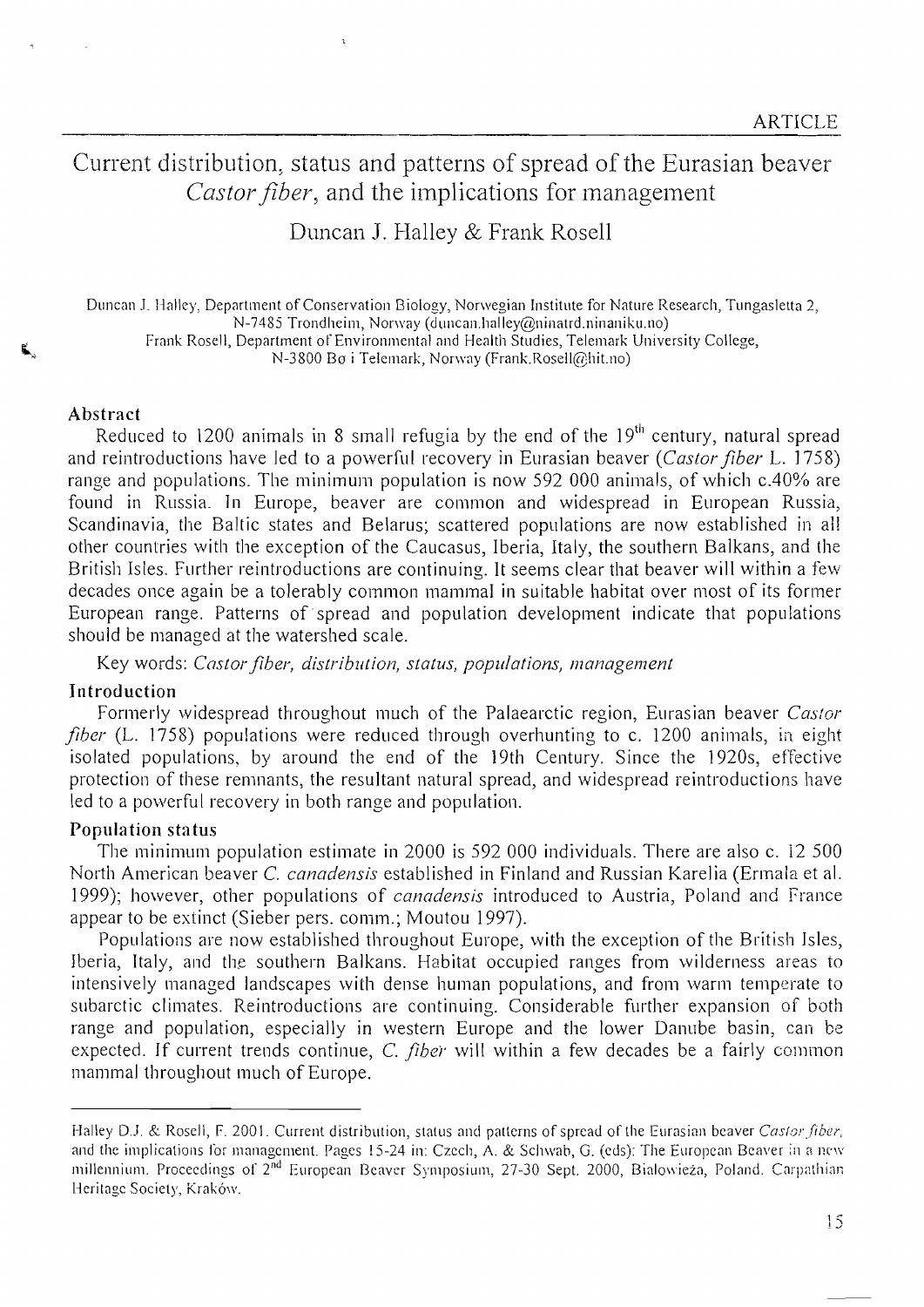## Patterns of spread and population development

Following initial establishment on a watershed, populations typically show a pattern of rapid range extension, followed only later by rapid population growth (Fig. 1). There is strong selection for high-quality habitat at this stage, which appears to explain the rapidity of range extension. Later (on average, 34 years post-colonisation in Sweden), populations go into decline as marginal habitat is occupied and then exhausted (Fig. 2). The period of peak and declining populations often coincides with a peak in conflicts with human landuse interests, as marginal habitats are more likely to require extensive modification by beavers.



Fig. 1. Patterns of spread of beavers recolonising Värmland province, Sweden. Terrain is flat to mildly hilly and heavily wooded. Watershed divides are shown by bold lines. Dates and locations of reintroductions are indicated. Beaver spread very rapidly throughout watersheds after initial recolonisation, with infilling thereafter. Watershed divides, however, significantly slowed range expansion. Figure adapted from Hartman (1994).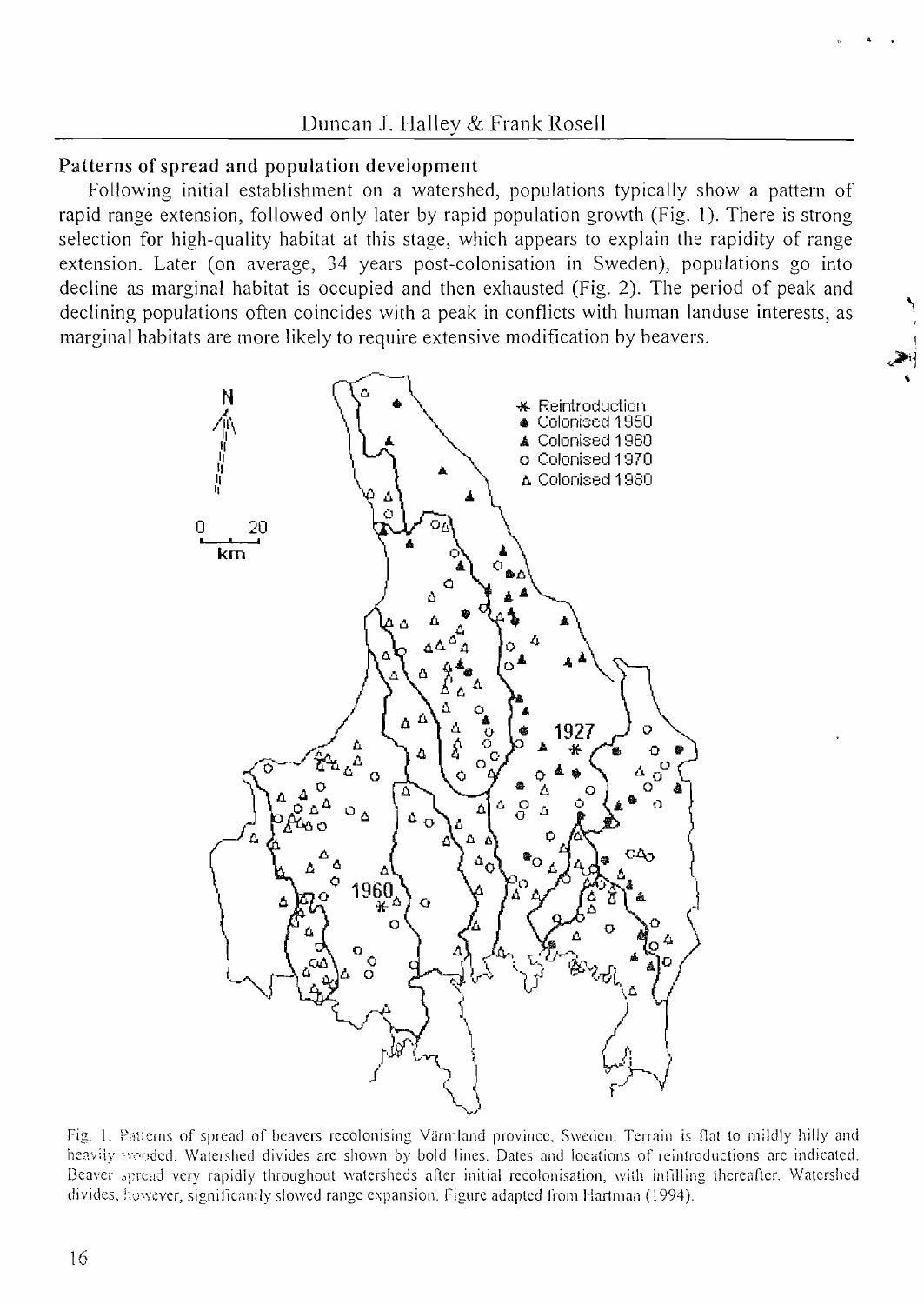# Current distribution, status and patterns of spread of the Eurasian beaver Castor fiber, and the implications for management



Fig. 2. Changes in local beaver population densities in Värmland, Sweden, related to time since colonisation. Figure adapted from Hartman (1994).



Fig. 3. Distribution of beavers in Trondheim Byneset in 1998. Filled black circles represent the centres of active home ranges; hollow circles indicate abandoned home ranges. Beaver were reintroduced in 1975 and by 1998 had colonised three of the six major stream systems. Each of the three largest uncolonised stream systems contain sufficient habitat for several beaver colonies, but as yet remain unoccupied, although clearly marginal sites on the other systems are in use or have been abandoned.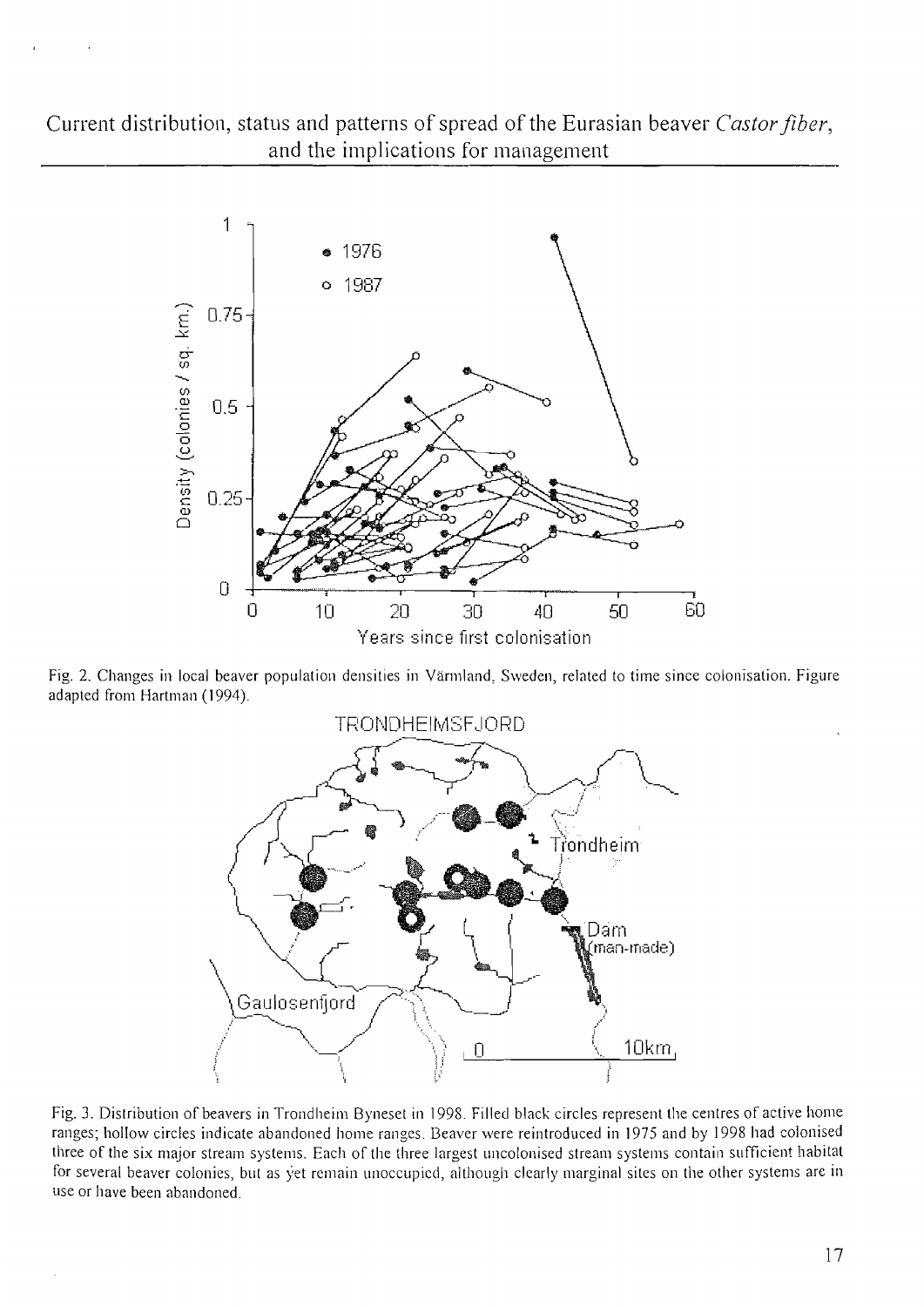#### Barriers to spread

Even in areas with short overland distances between suitable habitats and favourable terrain, watershed divides form a clear barrier to population spread (Fig. 1 & 3). Where a significant physical barrier between suitable habitat on different watersheds exists, such as mountains (e.g. Switzerland) or intensive farmland (e.g. Elez River, Brittany), it may be strongly isolating. Beaver only succeeded in establishing on a watershed adjacent to the Elez in 1997, 28 years after initial reintroduction (Stevenson pers. comm.)

Man-made dams and barrages have also been shown to constrain or prevent population spread within a river system, e.g. on the Rhône and Danube (Office Nationale de la Chasse 1997; Pachinger & Hulik 1998). Solutions include the construction of "beaver ladders" around barrages (Office Nationale de la Chasse 1997).

### Management implications

Beaver populations and distribution should normally be managed at the watershed scale. A major exception is that sections ofwatersheds may be manageable in isolation where man-made dams act as barriers to beaver dispersal. Populations can be regulated, and conflicts with human land uses minimised, through the introduction of a controlled harvest (e.g. through sport hunting). This should be introduced during the rapid increase phase of population growth (Hartmann 1994).

Early provision of interpretation and public viewing opportunities has been a feature of many recent reintroductions. This provides benefits in the form of public enjoyment, enhancement of the local economy through wildlife tourism, and the fostering of positive attitudes to beavers.

## Acknowledgments

Many beaver researchers throughout Europe kindly responded to our requests. for information. In particular, we would like to thank A. Stevenson; S. Asbirk; O. Boszér; K. Bevanger; S. Capt; A. Czech; R. Dennis; M. Gaywood; M. Grubesic; G. Hartman; V. Kostkan; P. Lahti; R. Liobis; P. Rouland; G. Schwab; J. Sieber; A. Ulevicius & C. Winter. \Ve would like to thank G. Hartman for allowing us to adapt figures on range extension and population growth/decline from data published in his doctoral thesis on beaver population development in Sweden.

| Country        | Extirpation  | Protection | Reintroduction<br>and/or translocations | Present<br>population size | References                                                             |
|----------------|--------------|------------|-----------------------------------------|----------------------------|------------------------------------------------------------------------|
| Austria        | 1869         |            | 1970-90                                 | >1300                      | Kollar & Seiter $(1990)$ ,<br>Sieber (pers. comm.)                     |
| <b>Belarus</b> | remnant      | 1922       |                                         | 24,000                     | Djoshkin & Safonov<br>(1972), Safonov &<br>Saveliev (1999)             |
| Belgiun-       | 1848         |            | 1998-99                                 | 100-130                    | Schwab (pers. comm.),<br>Libois (pers. comm.)                          |
| Bulgaria       | 9            | 7          | 2001-02                                 | 0                          | Schwab (pers. comm.)                                                   |
| Creatia        | 1857?        |            | 1996-98                                 | 150                        | Grubesic (pers. comm.)                                                 |
| Castler public | 17th century |            | 1991-92, 1996                           | 300                        | Kostkan & Lehký<br>(1997), Kostkan<br>(1999), Kostkan (pers.<br>comm.) |

Table 1. The history and present status of Eurasian beavers (Castor fiber) (undated after Nolet and Rosell 1998).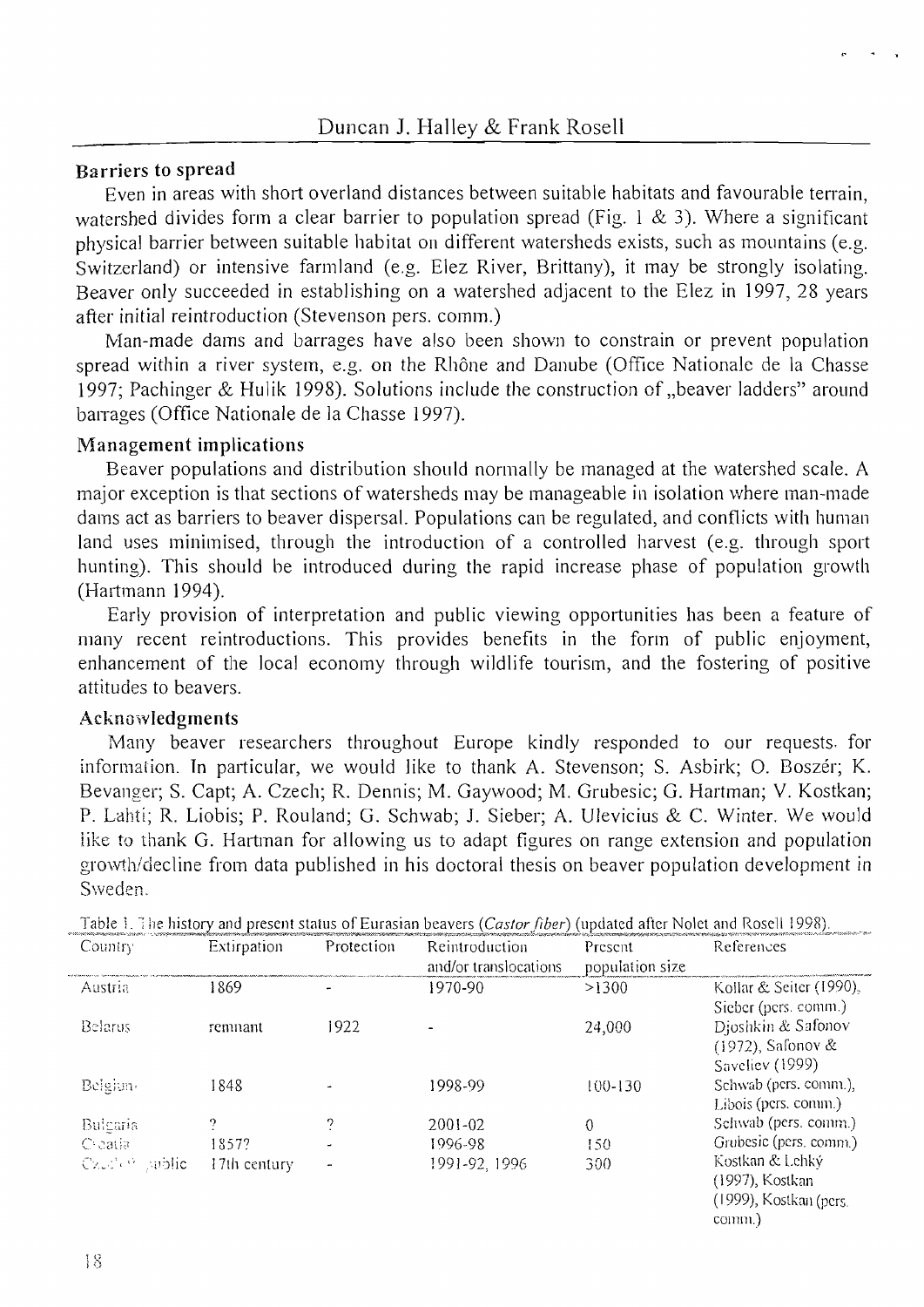| Denmark             | $c.500$ BC <sup>1</sup>          |                    | 1999                              | 18            | Skov- og Naturstyrelsen<br>1999; Asbirk (2000 &                                                                                                        |
|---------------------|----------------------------------|--------------------|-----------------------------------|---------------|--------------------------------------------------------------------------------------------------------------------------------------------------------|
| England             | 12th century                     |                    | Under investigation               | $\theta$      | pers. comm.)<br>Macdonald et al.<br>(1995); Tattersall                                                                                                 |
| Estonia             | 1841                             |                    | 1957                              | 11,000        | (pers. Comm)<br>Laanetu (1995),<br>Ulevicius (pers.<br>comm.), Timm<br>(Estonian<br>Environmental<br>Information Centre)<br>(pers. Comm.)              |
| Finland             | 1868                             | 1868               | 1935-37, 1995                     | 1500          | Ermala et al. (1989),<br>Lahti (1995),<br>Härkönen (1999),<br>Härkönen (pers.<br>comm.)                                                                |
| France              | remnant                          | 1909               | 1959-95                           | 7000-10,000   | Richard (1986),<br>Office Nationale de la<br>Chasse (1997),<br>Rouland (Office<br>Nationale de la<br>Chasse) (pers.<br>comm.), Dennis (pers.<br>comm.) |
| Germany             | remnant                          | 1910               | 1936-40,<br>1966-89,<br>1999-2000 | 8000-10,000   | Schwab et al. (1994),<br>Macdonald et al.<br>(1995), Schwab (pers.<br>comm.).                                                                          |
| Hungary             | 1865                             |                    | 1980-2000                         | 70            | Kollar & Seiter<br>(1990), Bozsér (pers.<br>$comm.$ )                                                                                                  |
| Italy<br>Kazakhstan | 1541<br>$\overline{\mathcal{L}}$ |                    | proposed<br>$\blacksquare$        | 0<br>1000     | Nolet (1996)<br>Djoshkin & Safonov<br>(1972); Saveljev &<br>Safonov (1999);<br>Safonov & Saveliev<br>(1999)                                            |
| Latvia              | 1830s                            |                    | 1927-52,<br>1975-84               | >100,000      | Balodis (1992, 1994,<br>1995, 1997, 1998);<br>Ozolins & Baumanis<br>2000                                                                               |
| Lithuania           | 1938                             |                    | 1947-59                           | 32,000-50,000 | Mickus (1995),<br>Ulevicius et al.<br>(1999), Balciauskas<br>et al. (1999);<br>Ulevicius (2000)                                                        |
| Mongolia &<br>China | remnant                          | $\overline{\cdot}$ | 1959-85                           | 800           | Lavrov & Lu Hao-<br>Tsuan (1961), Lavrov<br>(1983), Stubbe &<br>Dawaa (1983, 1986)                                                                     |

# Current distribution, status and patterns of spread of the Eurasian beaver Castor fiber,<br>and the implications for management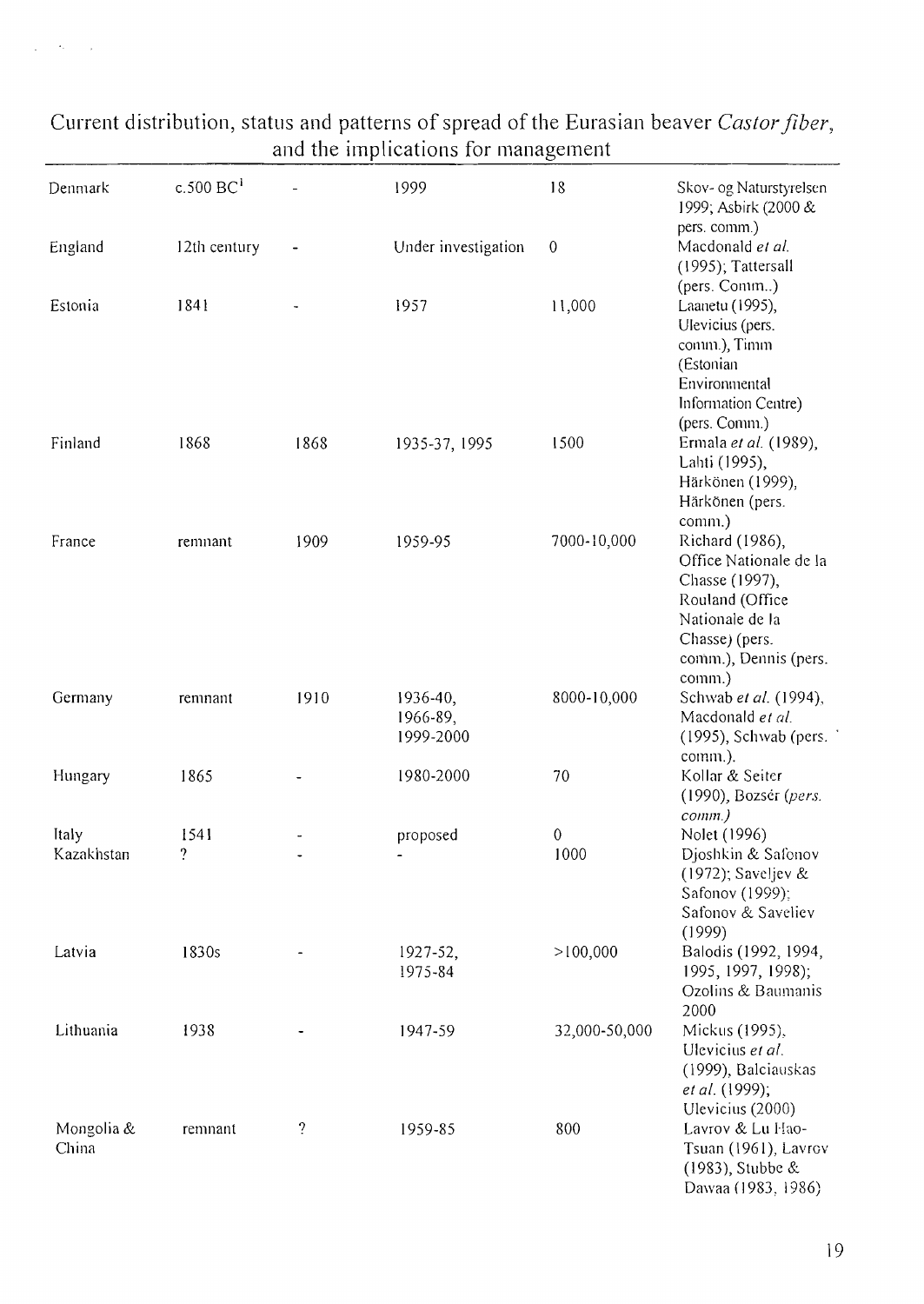| Duncan J. Halley & Frank Rosell |                     |                          |                                      |                        |                                                                                                                                                                         |  |  |  |
|---------------------------------|---------------------|--------------------------|--------------------------------------|------------------------|-------------------------------------------------------------------------------------------------------------------------------------------------------------------------|--|--|--|
| Netherlands                     | 1826                |                          | 1988-2000                            | c.140                  | Nolet (1994),<br>Djikstra & Niewold<br>(pers. comm.)                                                                                                                    |  |  |  |
| Norway                          | remnant             | 1845                     | 1925-32,<br>1952-65                  | > 50,000               | Bevanger 1995;<br>Rosell & Pedersen<br>(1999)                                                                                                                           |  |  |  |
| Poland                          | 1844                | 1923                     | 1943-49,<br>1975-86                  | 17,000                 | Zurowski &<br>Kasperczyk (1986,<br>1988),<br>Zurowski (1992),<br>Macdonald et al.<br>(1995), Czech 1999,<br>Dzięciolowski &<br>Goździewski 1999,<br>Czech (pers. comm.) |  |  |  |
| Romania                         | 1824?               |                          | 1998-99                              | $>28$                  | Troidl & lonescu<br>(1997), Schwab (pers.<br>comm.)                                                                                                                     |  |  |  |
| Russia                          | remnant             | 1922                     | $1927 - 33$ ,<br>1934-41,<br>1946-64 | 232,000-<br>300,000    | Djoshkin & Safonov<br>(1972), Lavrov<br>$(1983)$ , Saveljev &<br>Safanov (1999),<br>Safonov & Saveliev<br>(1999), Dezhkin<br>(1999)                                     |  |  |  |
| Scotland                        | 16th century        |                          | 2002?                                | $\,0\,$                | Kitchemer & Conroy<br>1997; Scottish Natural<br>Heritage (2000)                                                                                                         |  |  |  |
| Slovenia                        | ?                   | $\overline{\phantom{a}}$ | 1999                                 | $\leq 6^2$             | Grubesic (pers. comm).                                                                                                                                                  |  |  |  |
| Slovakia                        | 1851                |                          | 1995                                 | >500                   | Pachinger & Hulik .<br>(1999); Valachovic<br>(1997), Dúha &<br>Majlan (1997)                                                                                            |  |  |  |
| Sweden                          | 1871                | 1873                     | 1922-39                              | >100,000               | Freye (1978),<br>Hartman (1994a,<br>1995b); pers. comm.                                                                                                                 |  |  |  |
| Switzerland                     | 1820                |                          | 1956-77                              | >350                   | Stocker (1985),<br>Macdonald et al.<br>(1995), Winter<br>(1997), S. Capt,<br>Centre Suisse de<br>Cartographie de la<br>Faune (pers. comm.)                              |  |  |  |
| Turkey<br>Ukraine               | remnant?<br>remnant | 1922                     | ?                                    | $\overline{?}$<br>6000 | Savelyev (2000)<br>Djoshkin & Safonov<br>(1972), Lavrov &<br>Lavrov (1986), Safonov<br>& Saveliev (1999)                                                                |  |  |  |

 $\mathbf{A}=\mathbf{A}$ 

Based or subfossil remains. Philological evidence from placenames suggests a remnant may have survived as late as the 11<sup>th</sup> century (Klein 1999).

 $^{\prime}$ By natural spread from the Croatian reintroduction on the Sava river

Estoni.: 841 - 1957 11,000 Laanetu (1995), Ulevicius (pers. comm.), Timm (Estonian Environmental Information Centre) (pers. comm.)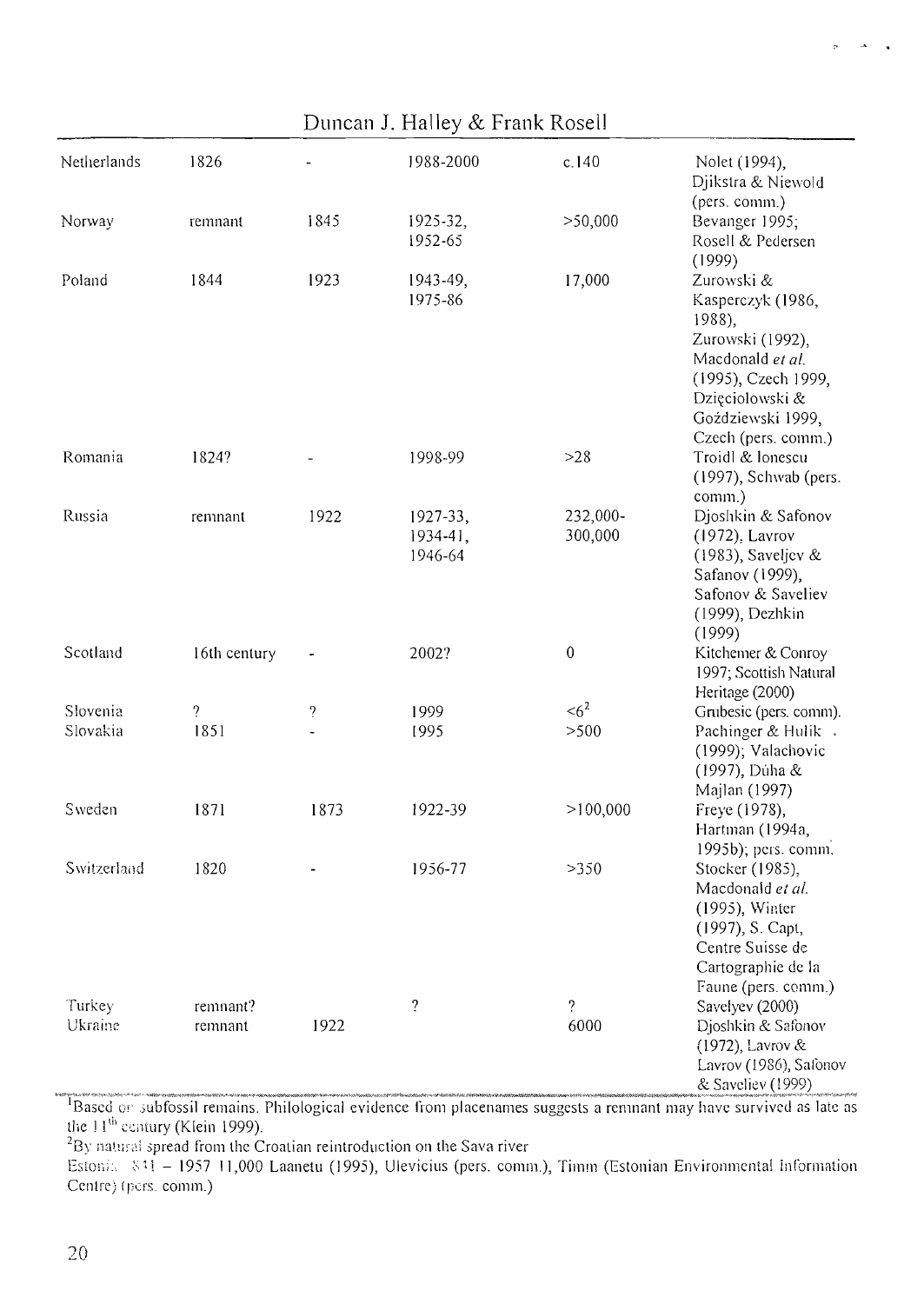Current distribution, status and patterns of spread of the Eurasian beaver *Castor fiber*, and the implications for management

### References

- Asbirk, S. 2000. Reintroduction of the European beaver in Denmark. Abstracts of the 2<sup>nd</sup> European beaver symposium, 27-30<sup>th</sup> September 2000, Białowieża, Poland: 1.
- Balciauskas, L., Trakimas, G., Juskaitis, R., Ulevicius, A. & Balciauskiene, L. 1999. Atlas of Lithuanian Mammals, Amphibians and Reptiles.  $2<sup>nd</sup>$  ed. 'Akstis' Publ., Vilnius. 1-120 p. (In Lithuanian with English summary.)
- Balodis, M. 1992. Die Biber in Lettland. In *Materialen des 2. Internationalen Symposiums Semiaquatisehe Sdugetiere,* ed. R. Schropfer, M. Stubbe & D. Heidecke. Martin-Luther-Universität, Halle/Saale, pp. 121-129.
- Balodis, M. 1994. Beaver population of Latvia: history, development and management. Proceedings of the Latvian Academy of Sciences, section B. 7-8: 122-127.
- Balodis, M. 1995. Beavers in Latvia. In *Proceedings of the 3. Nordic Beaver Symposium*, ed. A. Ennala & S. Lahti. Finnish Game and Fisheries Research Institute, Helsinki, pp. 6-9.
- Balodis, M. 1997. Recovery of the beaver in the inconstant Latvian landscape. Proc. European beaver symposium, Bratislava, Slovakia, 15-19 September ]997,3.
- Balodis, M. 1998. Beavers in the Gauja national park, Latvia. Proceedings of the Latvian academy of sciences. 52:49-53.
- Bevanger, K. 1995. [The beaver's reconquest of Norway] in: Brox, K. (Ed.): Natur 1995. Tapir Forlag, Trondheim.(in Norwegian)
- Czech, A. 1999. The status of the European beaver in Poland. Abstract, *in* Proceedings of Ill. International Symposium. Semiaquatic mammals and their habitats. Osnabrück/Germany 25.-27. May 1999.
- Dezhkin, V. 1999. Beaver in the modern world: necessity of the population management on the national and the international level. Abstract, *in* First European-American beaver congress. Volga-Kama National nature preserve 24-28 August 1999.
- Dijkstra, V.A.A. 1999. Reintroduction of the beaver, Castor fiber, in the Netherlands. pp 15-16 in: Busher & Dzięciołowski (Eds.), Beaver Protection, Management and Utilisation in Europe and North America. Kluwer Academic/Plenum Publishers, New York.
- Djoshkin, W. W. & Safonov, W. G. 1972. Die Biber der alten und neuen Welt. A. Ziemsen Verlag, Wittenberg.
- Dúha, J. & Majzlan, O. 1997. The first reintroduction of beaver in Horná Orava in Slovakia. Proc. European beaver symposium, Bratislava, Slovakia, ]5-19 September 1997,7.
- Dzięciołowski, R. & Goździewski, J. 1999. The reintroduction of the European Beaver *Castor fiber* in Poland: a success story. pp 31-35 in: Busher & Dzięciołowski (Eds.), Beaver Protection, Management and Utilisation in Europe and North America. Kiuwer Academic/Plenum Publishers, New York.
- Ermala, A., Helminen, M. & Lahti, S. 1989. [Some aspects of the occurrence, abundance and future of the Finnish beaver population.] Suomen Riista 35: 108-118. (in Finnish with English summary).
- Ermala, A; Lahti, S.; & Vikberg, P. 1999. [Beaver populations increase rapidly hunting bag reaches almost 2500 beavers]. Jägaren 4: 28-31.(in Swedish).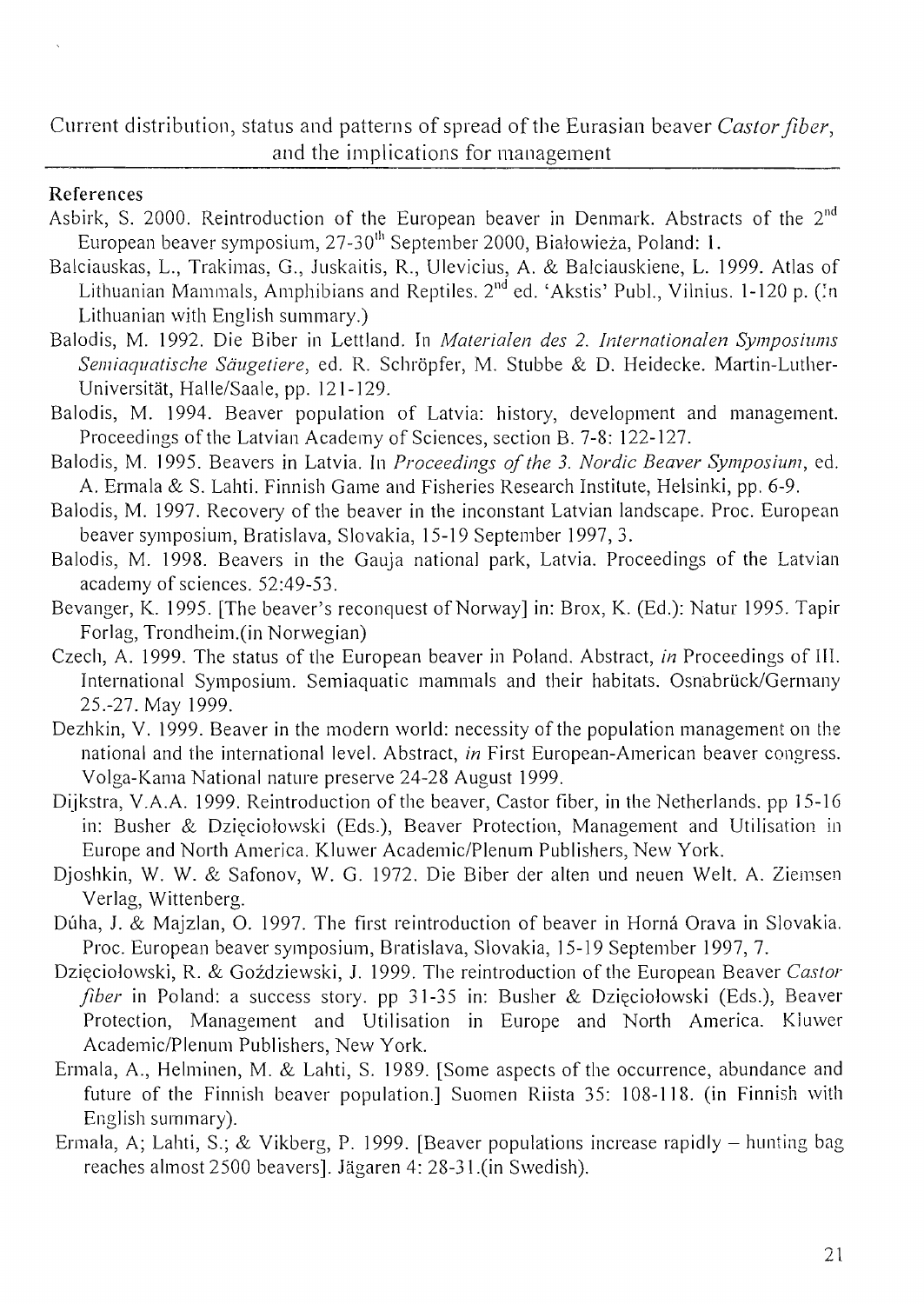- Freye, H.A. 1978. Castor fiber Linnaeus, 1758 Europäische Biber. pp184-200 in: Niethammer, J & Krapp, F. (Eds.): Handbuch der Säugetiere Europas. Akademische Verlagsgesellschaft, Wiesbaden.
- Hartman, G. 1994. Ecological studies of a reintroduced beaver Castor fiber population. Ph. D. thesis, Swedish University for Agricultural Sciences, Uppsala.
- Hartman, G. 1995. Patterns of spread of a reintroduced beaver Castor fiber population in Sweden. Wildlife Biology 1: 97-103.
- Hartman, G. 1999. Beaver management and utilisation in Scandinavia, pp 1-7 in: Busher & Dzięciołowski (Eds.), Beaver Protection, Management and Utilisation in Europe and North America. Kluwer Academic/Plenum Publishers, New York.
- Heidecke, D. & Ibe, P. 1997. Der Elbebiber. Biologie und Lebensweise. Biosphärenreservat "Mittlere Elbe", Dessau.
- Kitchener, A.C. & Conroy, J. 1997. The history of the Eurasian beaver Castor fiber in Scotland. Mammal Review 27: 95-108.
- Kollar, H. P. & Seiter, M. 1990. Biber in den Donau-Auen östlich von Wien. Eine erfolgreiche Wiederansiedlung. Verein für Ökologie und Umweltforschung, Wien.
- Kostkan, V. 1999. The European beaver, (Castor fiber L.) population growth in the Czech republic. Abstract, *in* Proceedings of III. International Symposium. Semiaquatic mammals and their habitats. Osnabrück/Germany 25.-27. May 1999.
- Kostkan, V. & Lehký, J. 1997. The Litovleské Pomoraví floodplain forest as a habitat for the reintroduction of the European beaver (Castor fiber) into the Czech Republic. Global Ecology and Biogeography Letters 6: 307-310.
- Laanetu, N. 1995. The status of European beaver (Castor fiber L.) population in Estonia and its influence on habitats. In Proceedings of the 3. Nordic Beaver Symposium, ed. A. Ermala & S. Lahti, Finnish Game and Fisheries Research Institute, Helsinki, pp. 34-40.
- Lavrov, L. S. 1983. Evolutionary development of the genus Castor and taxonomy of the contemporary beavers of Eurasia. Acta Zoologica Fennica 174: 87-90.
- Lavrov, L.S. & Hao-Tsuan, L. 1961. Present conditions and ecological peculiarities of beaver in natural colonies in Asia. Vestnik Leningradskogo Universiteta 9: 72-83.
- Lavrey, L.S. & Lavrov, V.L. 1986. Verteilung und Anzahl ursprünglicher und aborigener Bibaroopulationen in den UdSSR, Zoologische Abhandlungen (Dresden) 41: 105-109
- Macdonald, D.W., Tattersall, F.H., Brown, E.D. & Balbarry, D. 1995. Reintroducing the European beaver to Britain; nostalgic meddling or restoring biodiversity? Mammal Review  $25.61 - 200.$
- Mickus, A. 1995. The European beaver (Castor fiber L.) in Lithuania. The Third Nordic E.a. er Symposium, 1992, Finland, 44-45. Finnish Game and Fisheries Research Institute, He anki.
- Medical F. 1997. Mammifères aquatiques et semi-aquatiques introduits en France. Risques et constiguences. Bulletin Francaise du Peche et Piscicologie 344/345: 133-139.
- F.J.J. & Lammertsma, D.D. 2000. Ruim 10 jaar bevers in de Biesbosch een Niews  $\sim$  atie van de populatieontwikkeling tot 2000. Alterna-rapport 15, Wageningen, 69pp.
- A. 1994. Return of the beaver to the Netherlands, viability and prospects of a re-Non. the stated population, Ph.D. thesis, Rijksuniversiteit Groningen. Groningen.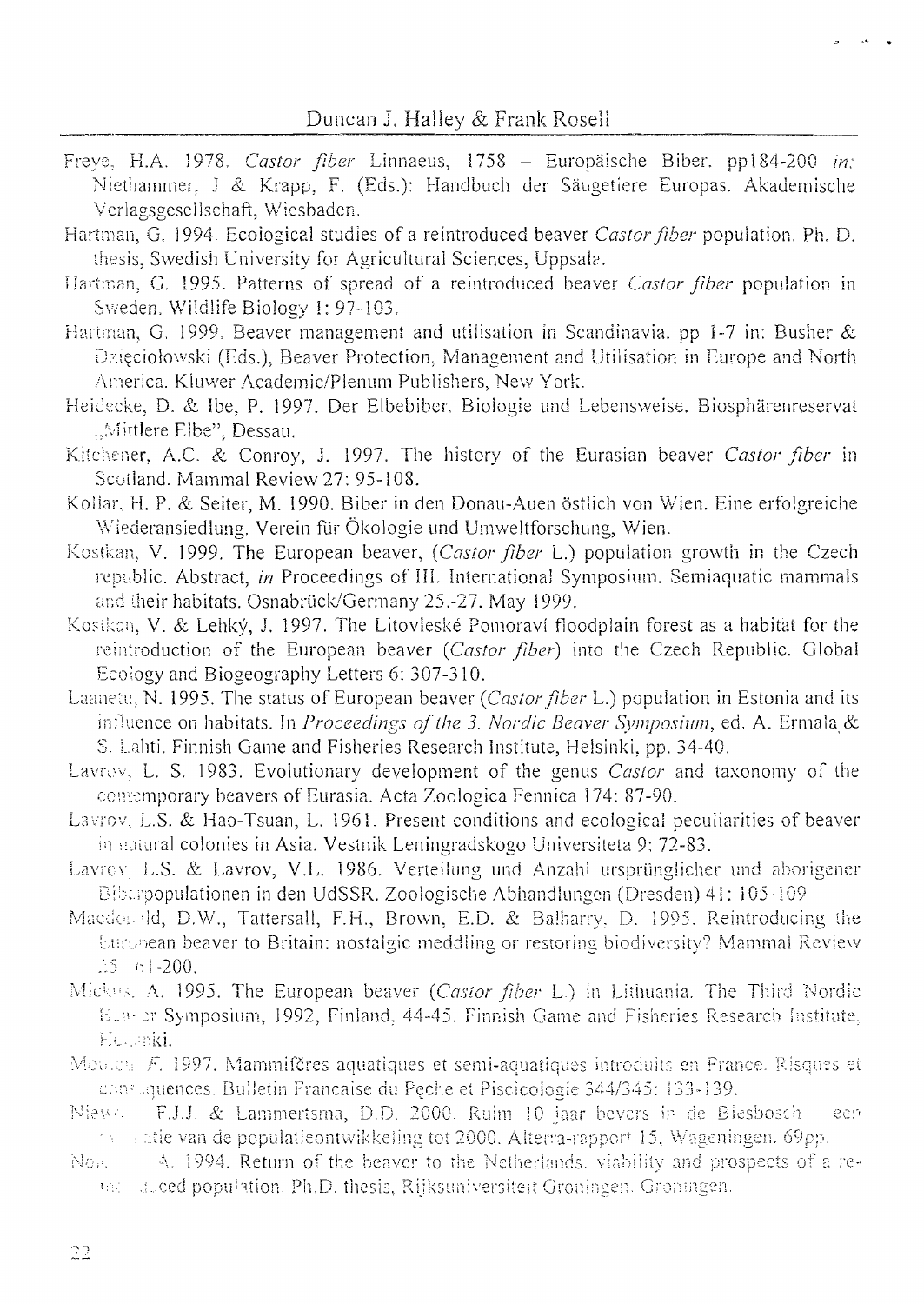Current distribution, status and patterns of spread of the Eurasian beaver Castor fiber. and the implications for management

- Nolet, B.A. 1996. Management of the beaver (Castor fiber): towards restoration of its former distribution and ecological function in Europe. Council of Europe/Convention on the Conservation of European Wildlife and Natural Habitats (Bern Convention) Nature & Environment series, No. 86, 32pp. Council of Europe Publishing, Strasbourg
- Nolet, B. & Rosell, F. 1998. Comeback of the beaver Castor fiber: an overview of old and new conservation problems. Biological Conservation 83: 165-173.
- Office Nationale de la Chasse, 1997. Le castor dans le sud-est de la France. Office Nationale de la Chasse, Paris.
- Office Nationale de la Chasse 1999, Statut qualitatif du Castor en France: situation 1999. Office Nationale de la Chasse, Paris.
- Ozolins, J. & Baumanis, J. 2000. The current beaver status in Latvia. Abstracts of the 2<sup>nd</sup> European beaver symposium, 27-30<sup>th</sup> September 2000, Bialowieza, Poland: 29.
- Pachinger, K; & Hulik, T. 1998. Management of beavers in southwest Slovakia. Proceedings of the Euro-American Mammal Congress, Santiago de Compostela, Spain, July 19-24 1998. 245.
- Pachinger, K; & Hulik, T. 1999. Origin, present conditions, and and future prospects of the Slovakian beaver population. pp 43-52 in: Busher & Dzięciołowski (Eds.), Beaver Protection, Management and Utilisation in Europe and North America. Kluwer Academic/Plenum Publishers, New York.
- Richard, P. B. 1986. The Status of the Beaver in France. Zoologische Abhandlungen (Dresden)  $41:121-130.$
- Rosell, F. & Pedersen K.V. 1999. [The Beaver]. Landbruks-forlaget, Oslo.(In Norwegian)
- Safonov, V. & Saveliev, A. 1999. Beavers in CIS: resources, translocation and trapping. Abstract, in First European-American beaver congress. Volga-Kama National nature preserve 24-28 August 1999.
- Savalyev, A.P. 2000. Are there any non-described autochthonous European beavers in Asia? Abstracts of the 2<sup>nd</sup> European beaver symposium, 27-30<sup>th</sup> September 2000, Bialowieza, Poland: 37.
- Saveljev, A.P. & Safonov, V.G. 1999. The beaver in Russia and adjoining countries. Recent trends in resource changes and management problems. pp 17-24 in: Busher & Dzięciołowski (Eds.), Beaver Protection, Management and Utilisation in Europe and North America. Kluwer Academic/Plenum Publishers, New York.
- Schwab, G., Dietzen, W. & Von Lossow, G. 1994. Biber in Bayern: Entwicklung eines Gesamtkonzeptes zum Schutz des Bibers. Schriftenreihe Bayerische Ladesamt für Umweltschutz 128: 9-31.
- Scottish Natural Heritage. 2000. Reintroducing the European beaver to Scotland. Press release, 17/3/00
- Skovog Naturstyrelsen (Denmark). 1999  $back]$ Website, **The** beaver is http://www.sns.dk/natur/baever/index.htm (In Danish).
- Stocker, G. 1985. The beaver in Switzerland: biological and ecological problems of reestablishment. Swiss Federal Institute of Forestry Research Reports 242: 1-149.